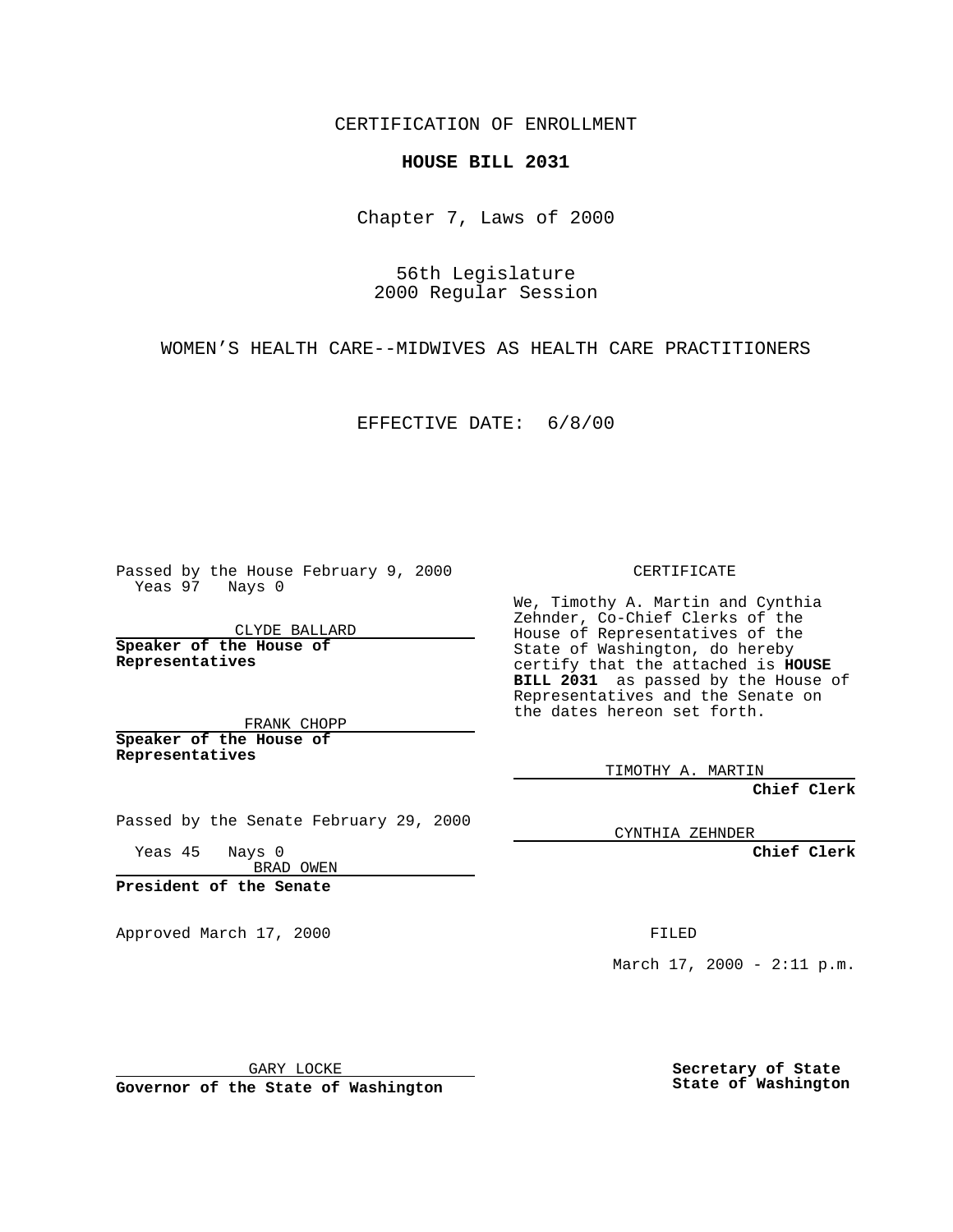## **HOUSE BILL 2031** \_\_\_\_\_\_\_\_\_\_\_\_\_\_\_\_\_\_\_\_\_\_\_\_\_\_\_\_\_\_\_\_\_\_\_\_\_\_\_\_\_\_\_\_\_\_\_

\_\_\_\_\_\_\_\_\_\_\_\_\_\_\_\_\_\_\_\_\_\_\_\_\_\_\_\_\_\_\_\_\_\_\_\_\_\_\_\_\_\_\_\_\_\_\_

Passed Legislature - 2000 Regular Session

## **State of Washington 56th Legislature 1999 Regular Session**

**By** Representatives Ruderman, Dunn, Dickerson, Fortunato, Conway, Boldt, Kessler, Murray, O'Brien, Romero, Cairnes, Ogden, Rockefeller, Linville, Kenney, Edmonds, Schual-Berke, Kagi, Tokuda, McIntire, Keiser, Cooper, Lantz, Santos and Miloscia

Read first time 02/15/1999. Referred to Committee on Health Care.

 AN ACT Relating to adding midwives to the definition of health care practitioners that provide women's health care services; and amending RCW 48.42.100.

BE IT ENACTED BY THE LEGISLATURE OF THE STATE OF WASHINGTON:

 **Sec. 1.** RCW 48.42.100 and 1995 c 389 s 1 are each amended to read as follows:

 (1) For purposes of this section, health care carriers includes disability insurers regulated under chapter 48.20 or 48.21 RCW, health care services contractors regulated under chapter 48.44 RCW, health maintenance organizations regulated under chapter 48.46 RCW, plans operating under the health care authority under chapter 41.05 RCW, the state health insurance pool operating under chapter 48.41 RCW, and insuring entities regulated under chapter 48.43 RCW.

 (2) For purposes of this section and consistent with their lawful scopes of practice, types of health care practitioners that provide women's health care services shall include, but need not be limited by a health care carrier to, the following: Any generally recognized medical specialty of practitioners licensed under chapter 18.57 or 18.71 RCW who provides women's health care services; practitioners